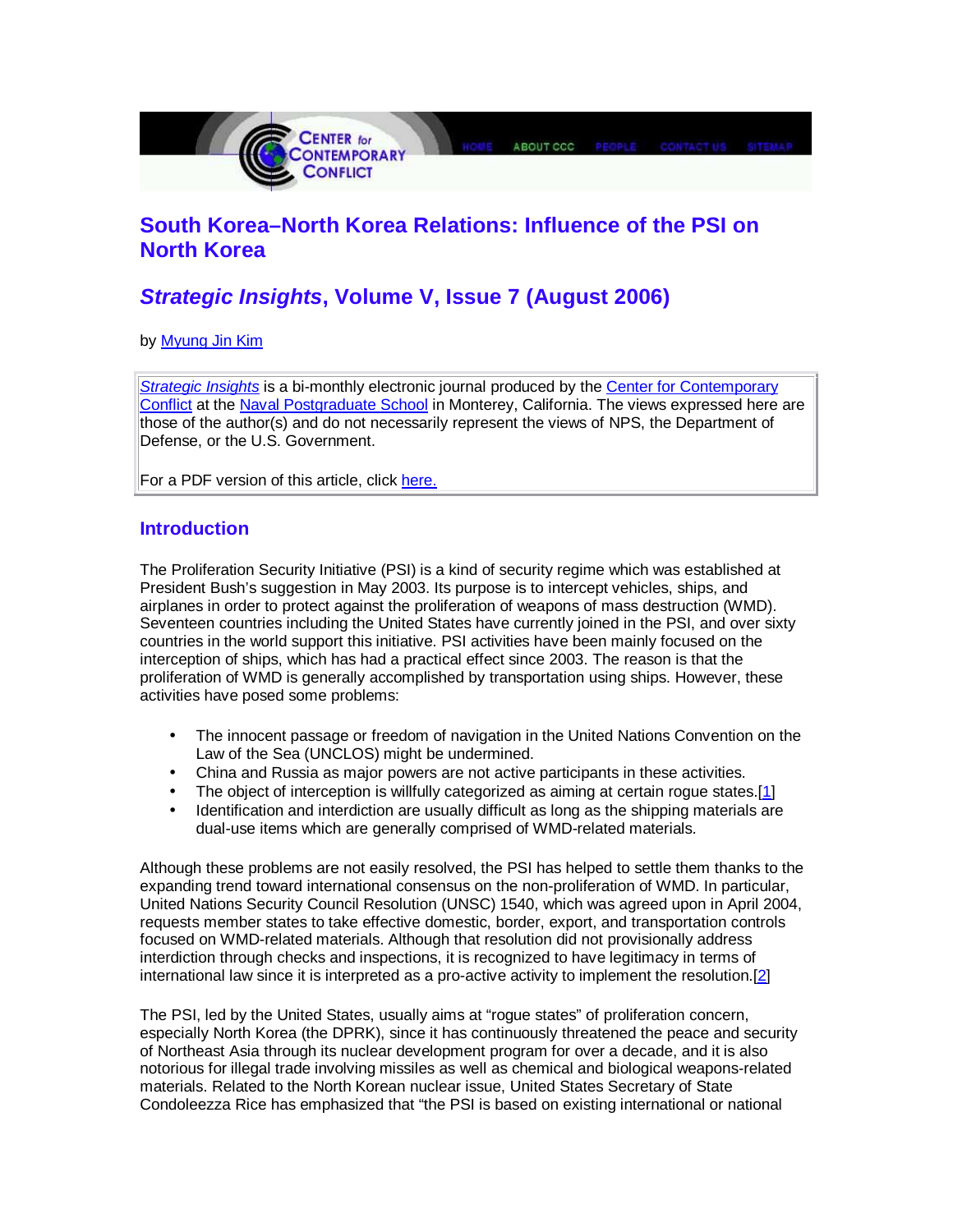law" and "there is needed no more actions and certain types of resolution" with addressing the usefulness of the PSI.[3] It should be interpreted as a warning that in the case of failure of the Six-Party Talks, the PSI would be implemented immediately in order to deter the proliferation of WMD.

Fortunately, the pressure applied to North Korea of using the PSI has slightly diminished since the joint statement by the Six-Party Talks related to the renunciation of North Korea's nuclear program was adopted on September 19, 2005. However, the core of the PSI has not completely disappeared. If North Korea does not act in concert with a thorough and concrete action plan related to the dismantlement of its nuclear program which will be discussed at the Six-Party Talks in the future, the pressure placed on North Korea by the PSI would emerge again immediately. Even if the North Korean nuclear issues are finally resolved at the Six-Party Talks, it is clear that the PSI would continuously put pressure on North Korea as long as it continues illegal trade of missiles, and chemical and biological weapons related-materials.

With the above issues in mind, this article examines the potential influence on North Korea when the United States finally does implement the PSI due to North Korea's defiance against the United States' non-proliferation policy and assesses South Korea's desirable options toward North Korea within the context of PSI pressures.

# **Influence of the PSI on North Korea**

# **Economic Influence**

## **Damage caused by blockage of foreign currency**

Insufficiency of foreign currency in North Korea is one of its three major economic difficulties, along with food and energy difficulties. Thus tackling this problem has become an important task of North Korea's policy. The size of North Korea's foreign trade, including \$1 billion between the two Koreas, is only about \$4 billion. Moreover, North Korea records a trade deficit equivalent to about \$0.7 billion every year.

North Korea is trying to solve the trade deficit through various activities. Those activities include 1) arms exports such as missiles, artillery etc.; 2) illegal transfer of drugs and counterfeit notes; 3) earnings by Mt. Keum-Kang tours and economic cooperation and support from South Korea (ROK); and 4) remittances by Koreans abroad, especially in Japan.

According to North Korea experts, North Korea seems to earn about \$0.4-0.5 billion per year through its export of weapons such as missiles.<sup>[4]</sup> Estimates of North Korea's earnings from the illegal transfer of drugs and counterfeit notes vary largely according to various sources.[5] Integrating these estimates, we can say that North Korea earns about \$300-500 million with drugs and counterfeit notes every year. North Korea records \$150 million profits from trade with the ROK, and earns \$15 million through Mt. Keum-Kang tours every year. Thus North Korea acquires about \$170 million every year through exchanges between the two Koreas. Besides, North Korea gets about \$30-100 million every year through remittances from Korean-Japanese who support North Korea.[6] Summing up these figures, we can estimate that the total size of North Korea's foreign currency acquisition is about \$900-1,100 million every year. Accordingly, if the PSI is implemented, in terms of pressure upon North Korea, North Korea will not be able to earn the foreign currency equivalent to about \$700-1,000 million per year. This means the Kim Jong Il regime will have difficulties in terms of both its economic and political power.

## **Aggravation of economic difficulties**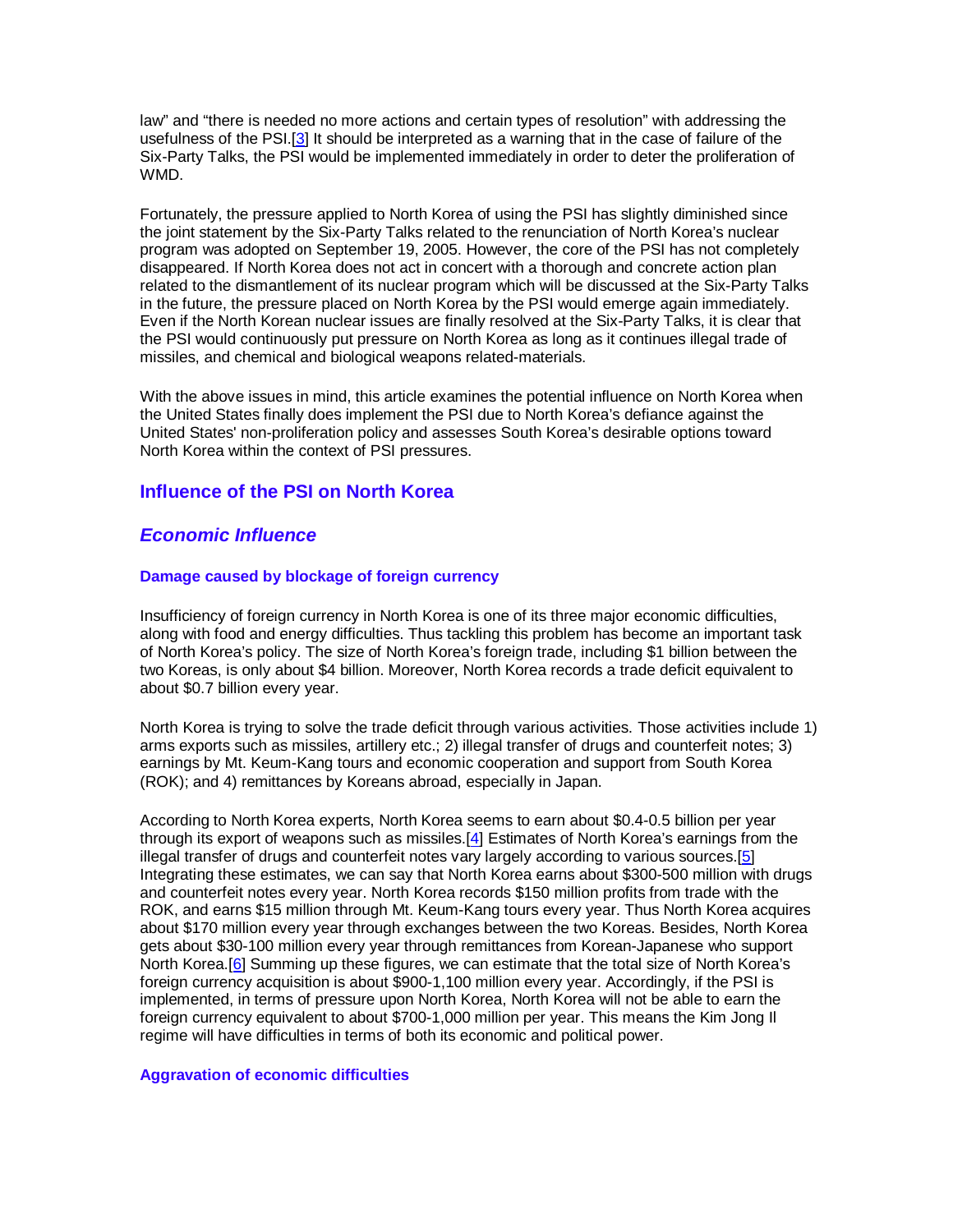If the PSI is implemented by the resolution of the UN Security Council to enforce economic sanctions due to North Korea's defiance on the nuclear issue, it is clear that the North Korean economy will meet a terrible blow. Of course, it is uncertain whether China will participate in such sanctions, but the ROK will inevitably join. This means that all economic cooperation and support including trade between the two Koreas will be stopped.

In this case, it will be impossible for North Korea to gain about \$170 million from trade and Mt. Keum-Kang tours and about \$170 million in terms of humanitarian aid such as food and fertilizer every year from the ROK. Besides, various cooperation activities, such as the Kaesung Industrial Complex and agricultural cooperation conducted at both government and civilian levels, will be halted. Moreover, humanitarian aid by the World Food Program (WFP), which covers half of North Korea's food shortage, will also be stopped. As a result, North Korea will face severe economic difficulties. Particularly if China joins the sanctions, then it is quite possible that North Korea might face the risk of regime collapse.

# **Political Influence**

## **Stick to the hard-line policy toward the United States**

Missiles, drugs, and counterfeit notes are means of solving the foreign currency difficulty faced by North Korea. Especially missiles, which play a role as political and economic negotiation chips toward the West, including the United States.

If the United States militarily implements sea and air blockades and enforces the freezing of economic assets to prevent the proliferation of WMD, North Korea will feel plenty of pressure, both politically and psychologically. North Korea will blame fiercely, and resist strongly, the activities of the PSI led by the United States. In particular, North Korea will instigate people to resist the United States through large-scale demonstrations domestically, and continue to issue statements against its critics internationally. In fact, North Korea had postponed the next round of Six-Party Talks indefinitely, recognizing that the drive toward implementation of the PSI, and the establishment of a United States human rights act aimed at North Korea, are kinds of "death policies from pressure toward the North,"[7] and has protested against them strongly. North Korea probably thinks these hard-line policies against the United States will play a role not only to deter the PSI, but also to utilize the normalization negotiations between the DPRK and the United States in the future.

## **Hindrance of participation in the PSI and build-up of public opinion for international criticism**

If the United States thoroughly implements the PSI toward North Korea, the North Korean economy will be ruined and its regime might collapse. Therefore, North Korea will try to draw international attention to the Korean Peninsula with threats of nuclear testing and local provocation of the ROK in order to avoid such a situation.

Meanwhile, the implementation of the PSI by the United States as an economic sanction might not succeed unless the ROK and China, which account for half of North Korea's trade, participate in the PSI. North Korea knows this fact well. So North Korea will probably press the ROK not to join the PSI with threats that this would create military tension. North Korea might threaten the ROK by nullifying the joint statement agreed upon at the fourth Six-Party Talks under the pretext of the ROK's cooperation with the PSI. North Korea will also ask China not to join the economic sanctions, taking advantage of the United States-China relationship reversely and, indeed, it will likely be hard for China to reject North Korea's request. North Korea will also place blame fiercely on the United States' hegemonic intervention in domestic affairs, and create public opinion for international criticism toward the United States. Especially to emphasize international criticism,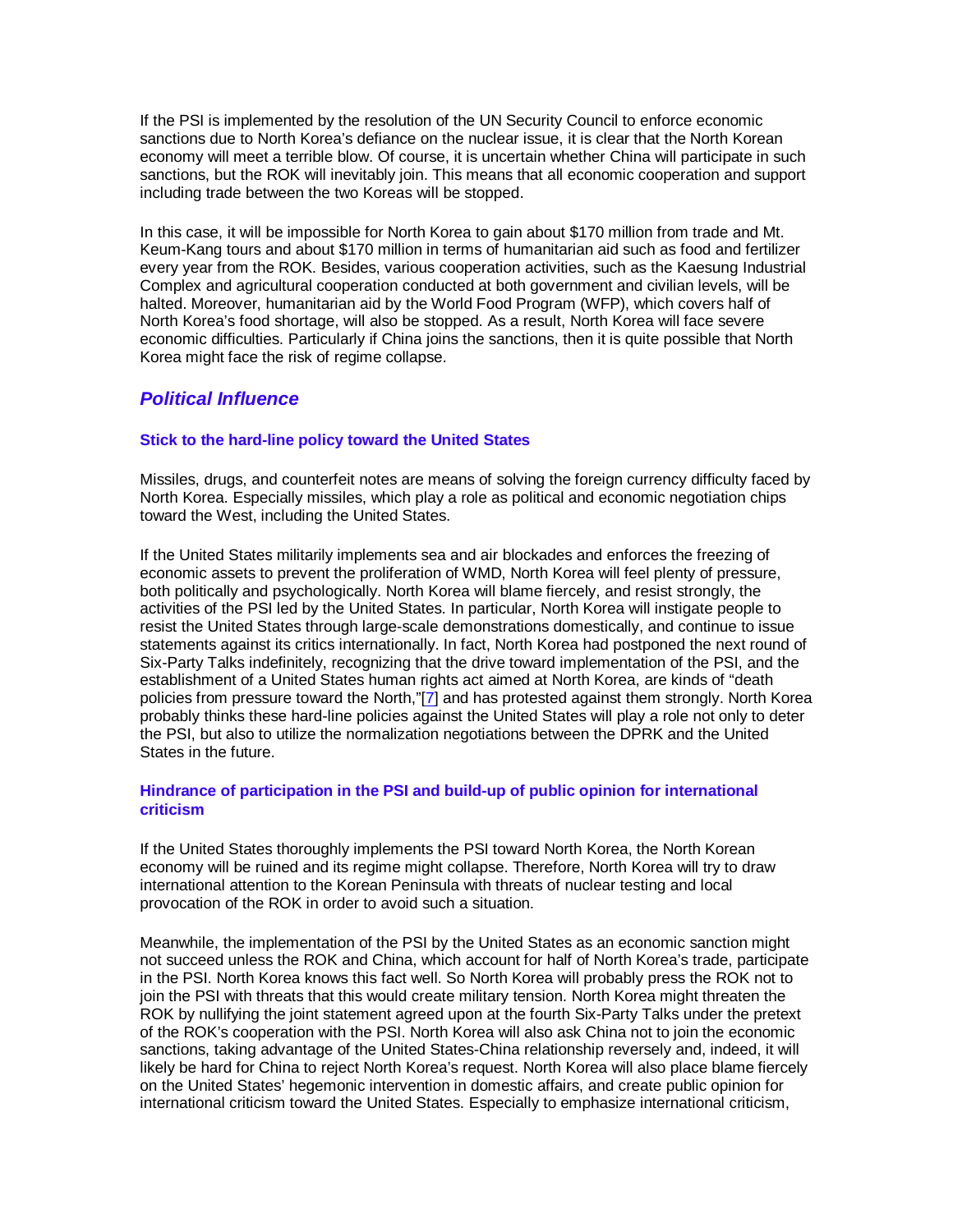North Korea will try to let China and Russia lead the international criticism against the United States in concert with the Third World, including the Middle East countries which are antagonistic toward the United States.

## **Heightening of military tension**

North Korea repeatedly announced in its keynote speech at the fifth Economic Cooperation Committee between the two Koreas, the statement of the Homeland Peace Unification Committee (May 25, 2003), and in the Rodong Shinmun (June 2, 2003), that if the United States implements the PSI and additional international action follows to prevent North Korean nuclear proliferation, then there will be a terrible retaliation by North Korea. North Korea also emphasized through the statement by the Panmunjeom Representative of the Korean People's Army (July 1, 2003) that if the United States imposes sanctions on North Korea, and sea and air blockades, then North Korea will recognize that action as a breach of the armistice agreement, and take a strong retaliatory action.[8]

Meanwhile, Baek Hak Soon, DPRK Minister of Foreign Affairs, clarified in a letter to the chairman of the UN Security Council that the PSI violates Clause 13 of Article 2 (prohibition of arms import) and Clause 15 of Article 2 (prohibition of blockade) and therefore North Korea regards the international economic sanctions through sea and air blockades as an act of war. So, when interception operations at sea are conducted, and participants of the PSI, headed by the United States, blockade North Korea's waters, North Korea seems to be warning it will not avoid war in terms of self defense, while entering into the highest combat readiness posture. Practically, North Korea will probably heighten military tension on the Korean Peninsula, including the mobilization of all its armed forces, and provocative actions such as violation of the Northern Limit Line (NLL).

## **Cohesion and dissolution of North Korea's military authorities[9]**

If PSI interception exercises at sea are conducted near the Korean Peninsula, and the checks and inspections against North Korea's vessels are conducted, then North Korea's military authorities would feel a crisis. As a result, the cohesion of North Korea's military authorities would be intensified temporarily. Especially when a large-scale joint exercise by member states of the PSI is conducted in the vicinity of North Korea's waters, the North Korean military would strengthen its combat readiness amid the rampant of slogans of 'anti-America', 'anti-imperialism', and 'defend the motherland'. North Korea would also strengthen its military-diplomatic efforts in order to get some support from China. The more the PSI pressure level increases, the more the cohesion of North Korean military authorities will heighten due to the feeling of a survival crisis.

Meanwhile, although the pressure of the PSI against North Korea will become more comprehensive, and if China does not argue or make claims about the ongoing PSI activities or Russia's participation in the activities, then North Korean military authorities would be disunited with feelings of frustration and defeat. This might be caused by dissatisfaction about the failure of government policy resulting in the DPRK's international isolation and survival crisis. If this situation continues for long, North Korean military authorities would be divided into two camps: hardliners who are in favor of the present policy of fighting, and moderates who are in favor of avoidance of isolation.

## **Withering of the defense industry**

In North Korea, materials used for development and production of military goods including WMDrelated materials are generally imported from Japan. However, since Japan has participated actively in the PSI, it has become more difficult for North Korea to import these defense-related materials from Japan.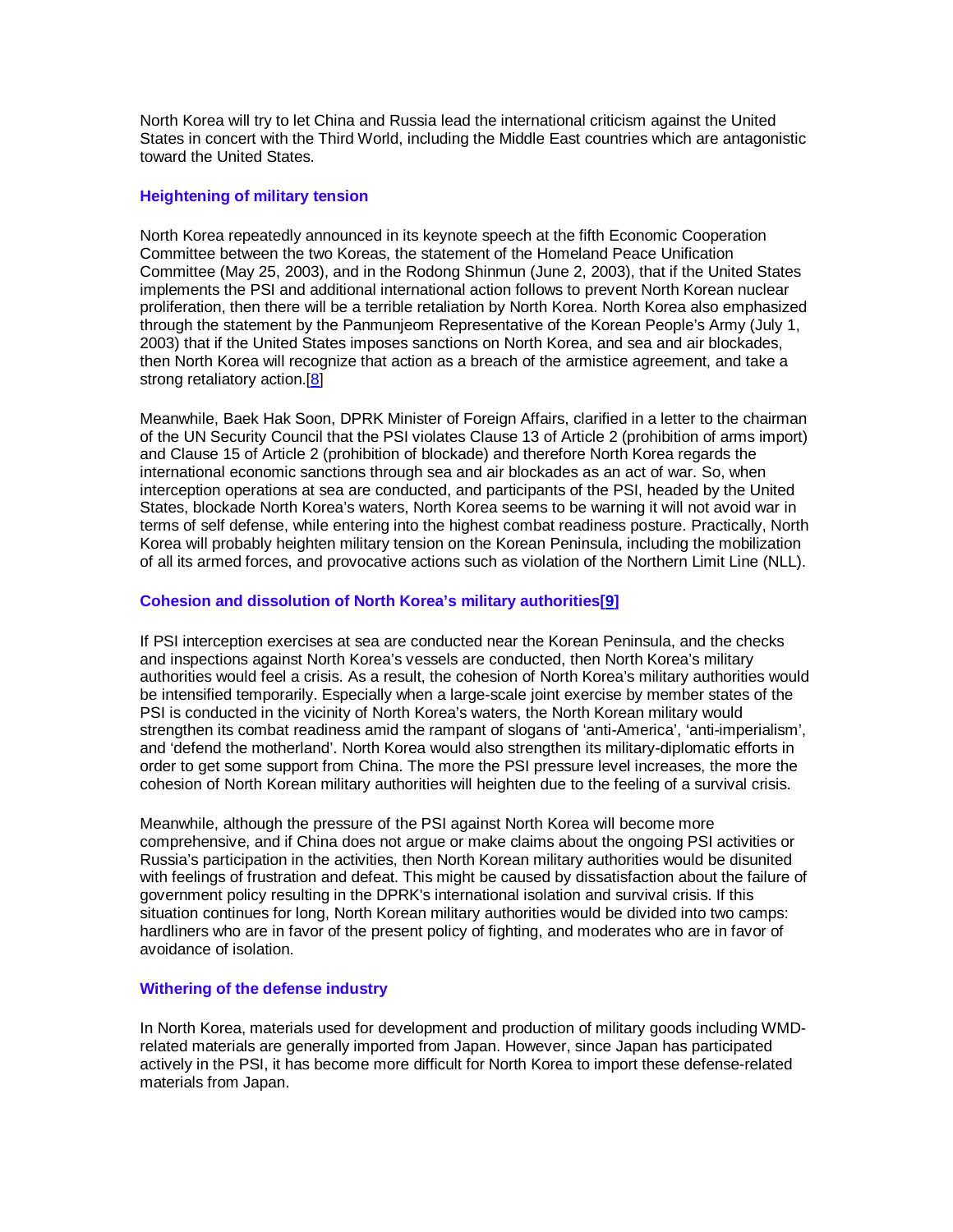In fact, some of North Korea's cargo vessels which shipped missiles, drugs, and chemicals had been intercepted prior to the practical implementation of the PSI. For example, in December 2002 the North Korean cargo vessel Sosan, carrying Scud missiles, was intercepted by a Spanish naval ship in the Arabian Sea. The North Korean vessel Bongsoo, loaded with heroin, was seized by the Australian Navy in April 2003. And, in August 2003 a North Korean cargo vessel shipping chemicals was held in custody in the port of Gaoshung by the Taiwanese government.[10] When the PSI aimed at North Korea is fully implemented, all North Korean vessels in question would be more comprehensively intercepted everywhere. Consequently, North Korea's defense-related materials would be impossible to trade, and in the aftermath of limited imports and exports, the North Korean defense industry will naturally wither.

## **Strengthening of acquisition means for strategic materials**

The United States has intensively controlled the export of strategic materials and technologies headed for countries which present dangers to the security of the United States. Examples are the Export Administration Act (EAA) and the Export Administration Regulations (EAR) for the export control of dual-use items; the Arms Export Control Act (AECA) and the International Traffic in Arms Regulations (ITAR) for the export control of weapons and defense materials; the Trading with the Enemy Act (TEA) for the economic blockade toward enemy countries; the Atomic Energy Act (AEA) and the Nuclear Non-Proliferation Act (NNPA) for the export control as to the nuclear related materials; the National Defense Authorization Act (NDAA) for the export control of highperformance computers, missiles, and satellite-related materials; and the Enhanced Proliferation Control Initiative (EPCI), etc.[11]

The Bush Administration has been trying to deter the influx of militarily convertible materials and technologies heading to rogue states such as North Korea, strengthening the implementation of such domestic laws. This means it is more difficult for North Korea to get materials and technologies related to the development and production of WMD. As a result, North Korea will try to enhance its R&D capability independently. In addition, North Korea might misuse the Kaesung Industry Complex Project in order to get strategic materials and technologies. Namely, it will try to obtain strategic materials and technologies covertly through South Korea's companies located in the Kaesung Industry Complex, camouflaging them with civilian use.

# **Conclusion: The ROK's Option**

When the PSI is thoroughly implemented by the United States against North Korea, the ROK cannot help approaching it with great caution, since it has to consider the bilateral relations—i.e., the ROK-United States alliance, and South-North Korean cooperative relations. In short, if the PSI is implemented only for the nonproliferation of WMD, the ROK should support the PSI itself, but limit its participation in the PSI activity, considering simultaneously its inter-Korean bilateral relations. However, if the PSI is implemented as an economic sanction by resolution of the UN Security Council, the ROK would better participate in all activities except provocative actions such as onboard inspections by the ROK Navy.

Several options for the ROK to take are as follows:

With respect to the United States, the ROK should persuade the United States that its participation in the PSI would be indirect and limited. Firstly, it is necessary for the ROK to let the United States know that the ROK fully supports the purpose and method of the PSI. However, it is also necessary for the ROK to persuade the United States that if the ROK participates in the PSI directly, it will probably irritate North Korea and thus would not be helpful to improve the two Koreas' relations. Owing to such characteristics of the PSI, it is difficult for the ROK to join the PSI directly. Accordingly, the ROK should let the United States know that its participation would be indirect instead of direct.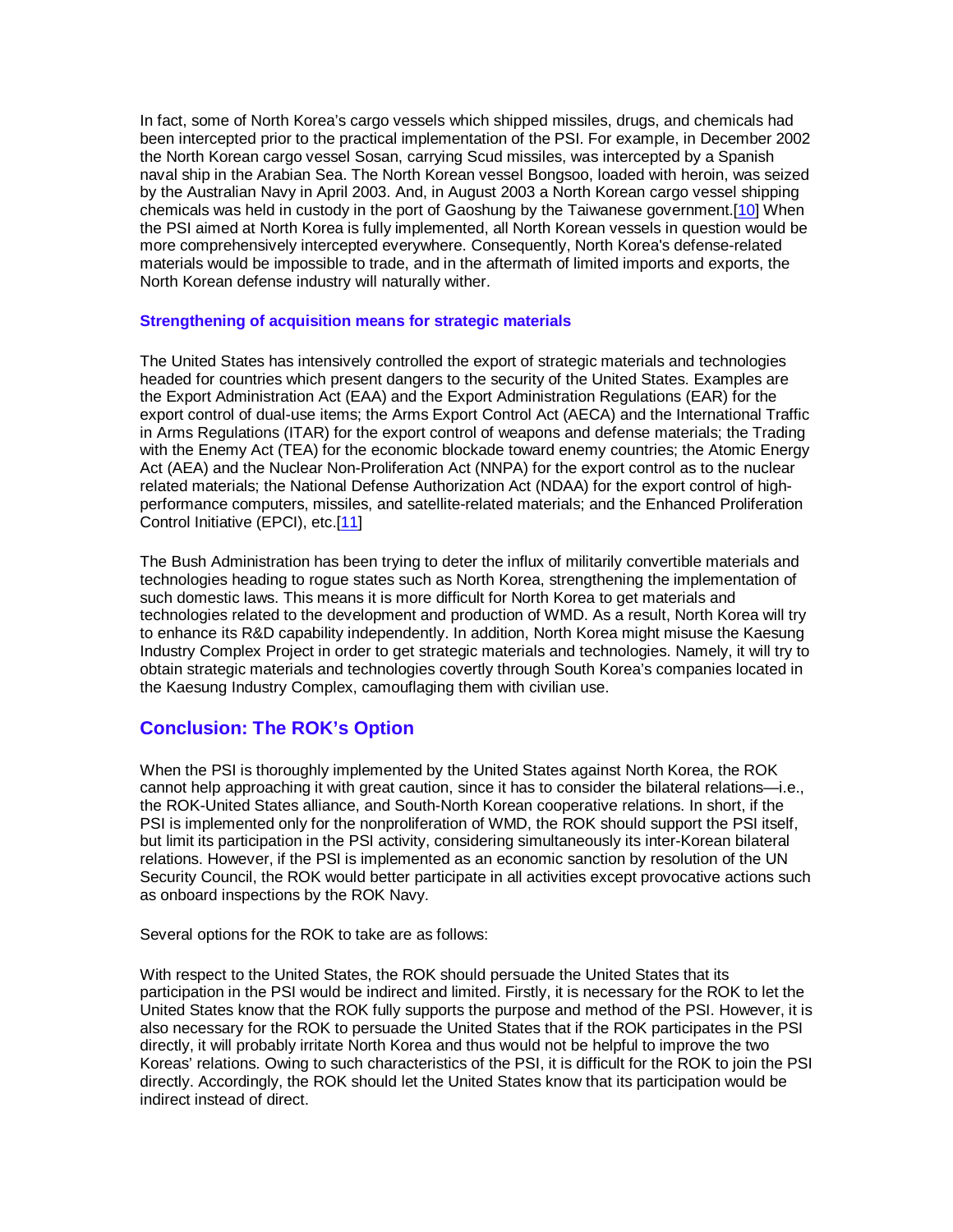There are various indirect and limited participations in the PSI for the ROK. Above all, the ROK can declare its support for the PSI internationally having in mind the symbolic characteristics of the PSI as vehicle of political pressure. Moreover, the ROK can join the PSI as an observer instead of directly joining the interception activities through military means. Besides, the ROK also can participate in the exchange of information related to the doubtful North Korean behavior of WMD proliferation, and the adoption of a resolution related to WMD against North Korea.

Secondly, it is necessary for the ROK to encourage the United States to restrain its interception activities in the vicinity of the Korean Peninsula. Generally, interception exercises at sea using information exchanges and check/inspections mobilize the naval ships from every country. Consequently, it makes littoral countries tense up. If such an exercise is implemented near the Korean Peninsula, especially next to North Korea's waters, it will be irritating the North Koreans, who object to the PSI. As a result, North Korea will probably respond against South Korea locally in terms of revenge. Therefore, it is necessary for the ROK to ask the United States not to conduct the interception exercises near the Korean Peninsula.

With respect to North Korea, the ROK should persuade North Korea to make a big deal with the United States related to its nuclear issue. The non-proliferation of WMD and WMD-related materials after September 11 is developing into a consensus within the international community. Every UN member country is obliged to implement the concrete non-proliferation actions according to the Resolution 1540 of the UN Security Council. For example, every UN member country is required to prohibit all kinds of support of non-state actors pursuing the development, production, acquisition, and use of WMD, and establish a related law and implement it.[12]

Accordingly, the ROK should let North Korea know about this international reality and persuade it to solve the nuclear issue through the Six-Party Talks. In those processes, the ROK should emphasize considerable counter-presentations such as economic compensation and regime assurance from the ROK and western countries in exchange for dismantling its nuclear program.

The ROK should also persuade North Korea to become a member state of the international nonproliferation regime. Nowadays, international non-proliferation regimes such as international treaties and multilateral export control mechanisms aiming at the proliferation of WMD are enforcing their control mechanisms more tightly, especially in the wake of September 11. For example, guidelines for small arms and light weapons (SALW) and the man-portable air defense system (MANPADS) might influence both Koreas' future policies.

North Korea at present is in a state of withdrawal from the International Atomic Energy Agency (IAEA) and Nuclear Non-Proliferation Treaty (NPT), where it's been since the second nuclear crisis caused by its highly enriched uranium (HEU) program occurred in August 2002. Although North Korea may come back to the nuclear non-proliferation regime, its bio-chemical weapons and missiles are still matters of concern because it is not a member state of those WMD-related international regimes. So, in order to escape fundamentally from PSI-targeting led by the United States, the ROK should persuade North Korea to become a member state of all the international non-proliferation regimes, and comply with those obligations.

# **About the Author**

Dr. Kim Myung Jin is Director of the Center for Security and Strategy, Arms Control Division and Research Fellow at the Korean Institute for Defense Analysis (KIDA). Educated at Kyung Hee University with a Ph.D. in Business Administration, Dr. Kim's research interests include Inspection and Verification, and Confidence Building Measures in the Korean Peninsula. He was a Visiting Researcher this past year at the Naval Postgraduate School's research program on Korean unification and security studies, where he conducted a research project on South Korean security for a book to be published in Korea.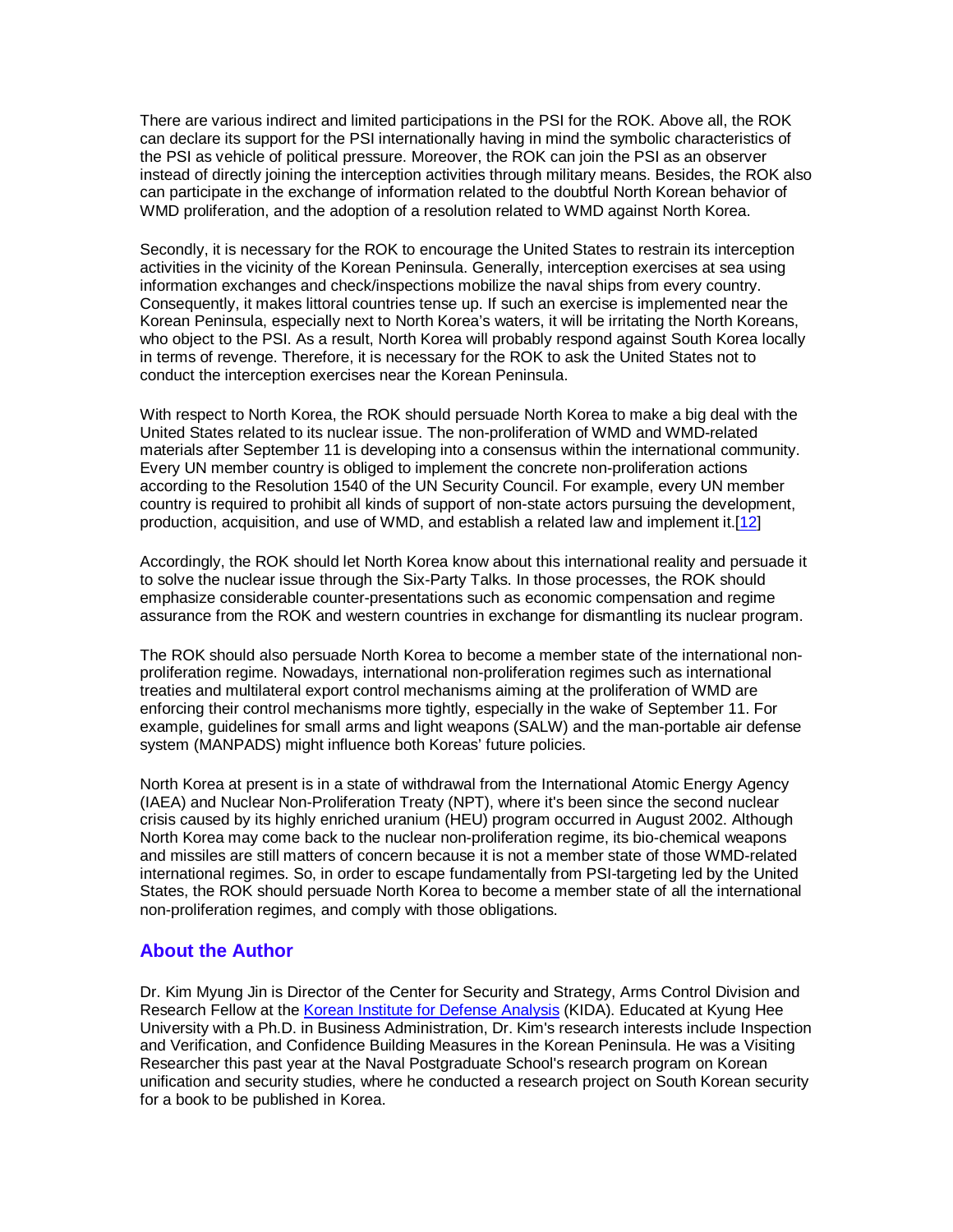For more insights into contemporary international security issues, see our *Strategic Insights* home page.

To have new issues of Strategic Insights delivered to your Inbox, please email ccc@nps.edu with subject line "Subscribe." There is no charge, and your address will be used for no other purpose.

#### **References**

1. According to the Statement of Interdiction Principles agreed in the Paris Conference in September 2003, the objects of interdiction are "states or non-state actors of proliferation concern. " However, rogue states such as North Korea and Iran are the objects of interdiction actually. Pakistan, Israel, and India should be included in the objects of interdiction in terms of proliferation concern, however, the United States excluded them. In that sense, the PSI is being criticized.

2. "State Department Outlines Proliferation Security Initiative," GlobalSecurity.org, December 29, 2004.

3. The Dong-A Ilbo, April 29, 2005.

4. Michael Horowitz, Larry Wortzel, and Larry Niksch estimate that it was \$560 million in 2001, \$600 million in 2002 and \$400-500 million every year respectively. See Taewoo Kim et al., North Korea 's Response to the PSI and ROK 's Countermeasures (Korea Institute for Defense Analyses, 2005, 10), 39.

5. The Congressional Research Service (CRS), Wall Street Journal, and United States Forces in Korea Command estimate \$71 million with drugs and \$15 million with counterfeit notes in 1997, \$500-1,000 million with drugs and \$15 million with counterfeit notes in 2001, and \$500 million with drugs and \$15-20 million with counterfeit notes every year respectively.

6. Nicholas Eberstadt at the American Enterprise Institute estimates that it was \$100 million per year in the early 1980s and the 1990s. The Congressional Research Service estimates \$30 million per year from after 1990s to the latest decade.

7. The Chosun Ilbo, December 10, 2004; The Segye Ilbo, July 6, 2005.

8. The Hangyoreh, July 1, 2003.

9. Taewoo Kim, et al., Op. Cit., 47-48.

10. Kyudok Hong, "Proliferation Security Initiative and Our Policy Option," Arms Control on the Korean Peninsula 34 (ROK Ministry of National Defense, December 2003), 102-104; Choonkeun Lee, "Proliferation Security Initiative and the North Korea's Weapons of Mass Destruction," Center for Free Enterprise, July 21, 2004.

11. Myung Jin Kim et al., Export Control of Strategic Material toward North Korea (Korean Institute for Defense Analyses, 2001), 58-59.

12. UN Security Council Resolution 1540 (2004) Clause 8.